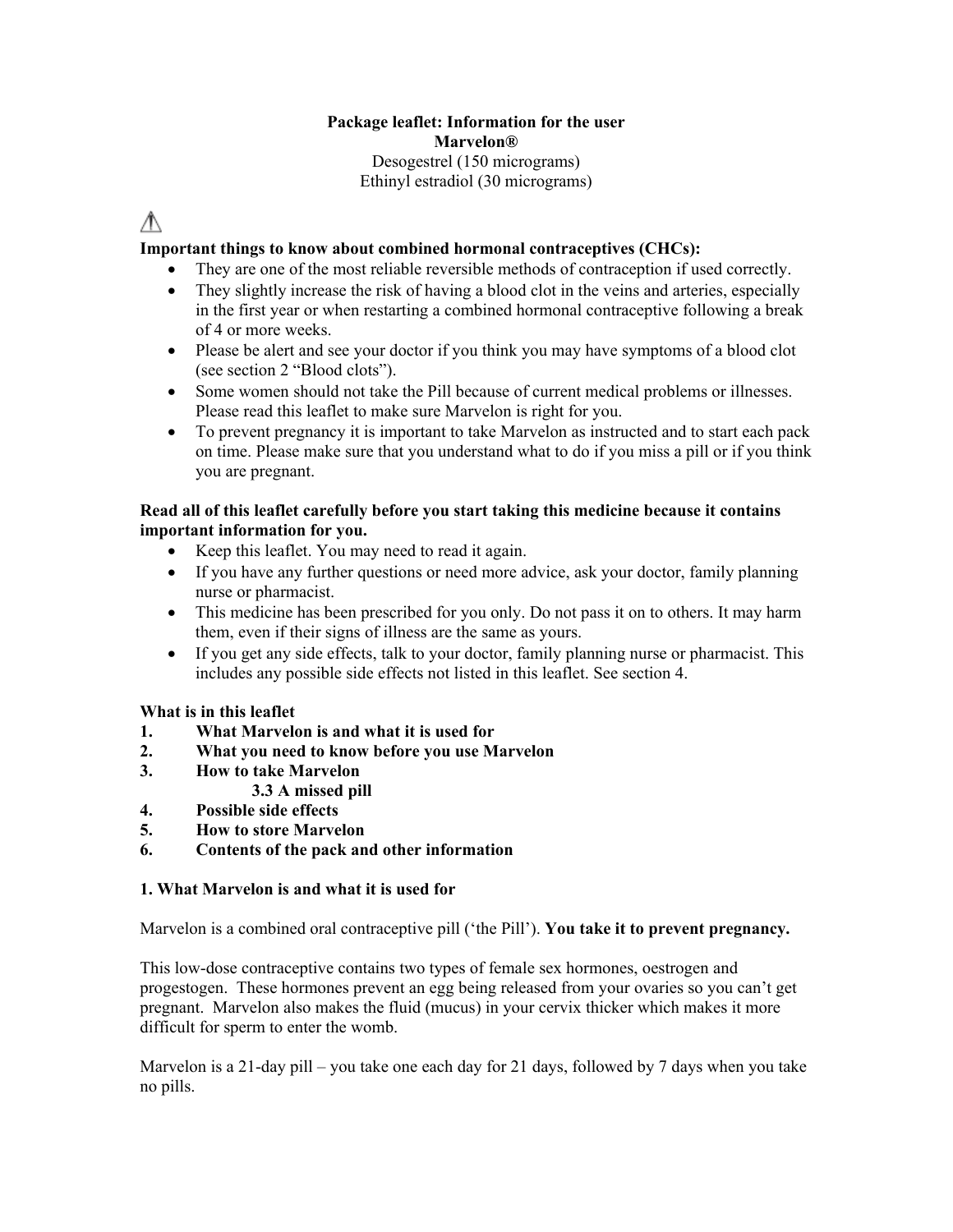# **The benefits of taking the Pill** include:

- it is one of the most reliable reversible methods of contraception if used correctly
- it doesn't interrupt sex
- it usually makes your periods regular, lighter and less painful
- it may help with pre-menstrual symptoms.

Marvelon will not protect you against sexually transmitted infections, such as Chlamydia or HIV. Only condoms can help to do this.

### **Marvelon needs to be taken as directed to prevent pregnancy.**

### **2. What you need to know before you use Marvelon**

#### **General notes**

Before you start using Marvelon you should read the information on blood clots in section 2. It is particularly important to read the symptoms of a blood clot - see section 2 "Blood clots".

It's important that you understand the benefits and risks of taking the Pill before you start taking it, or when deciding whether to carry on taking it. Although the Pill is suitable for most healthy women, it isn't suitable for everyone.

→**Tell your doctor** if you have any of the illnesses or risk factors mentioned in this leaflet.

#### **Before you start taking the Pill**

• Your doctor will ask about you and your family's medical problems and check your blood pressure. You may also need other checks, such as a breast examination.

# **While you're on the Pill**

- You will need **regular check-ups** with your doctor or family planning nurse, usually when you need another prescription of the Pill.
- You should go for **regular cervical smear** tests.
- **Check your breasts** and nipples every month for changes tell your doctor if you can see or feel anything odd, such as lumps or dimpling of the skin.
- **If you need a blood test** tell your doctor that you are taking the Pill, because the Pill can affect the results of some tests.
- If **you're going to have an operation,** make sure your doctor knows about it. You may need to stop taking the Pill about 4–6 weeks before the operation. This is to reduce the risk of a blood clot (see section 2.1). Your doctor will tell you when you can start taking the Pill again.

#### **2.1 Do not use Marvelon**

You should not use Marvelon if you have any of the conditions listed below. If you do have any of the conditions listed below, you must tell your doctor. Your doctor will discuss with you what other form of birth control would be more appropriate. See also section 2.2 'Warnings and precautions'.

• if you have (or have ever had) a blood clot in a blood vessel of your legs (deep vein thrombosis, DVT), your lungs (pulmonary embolus, PE) or other organs;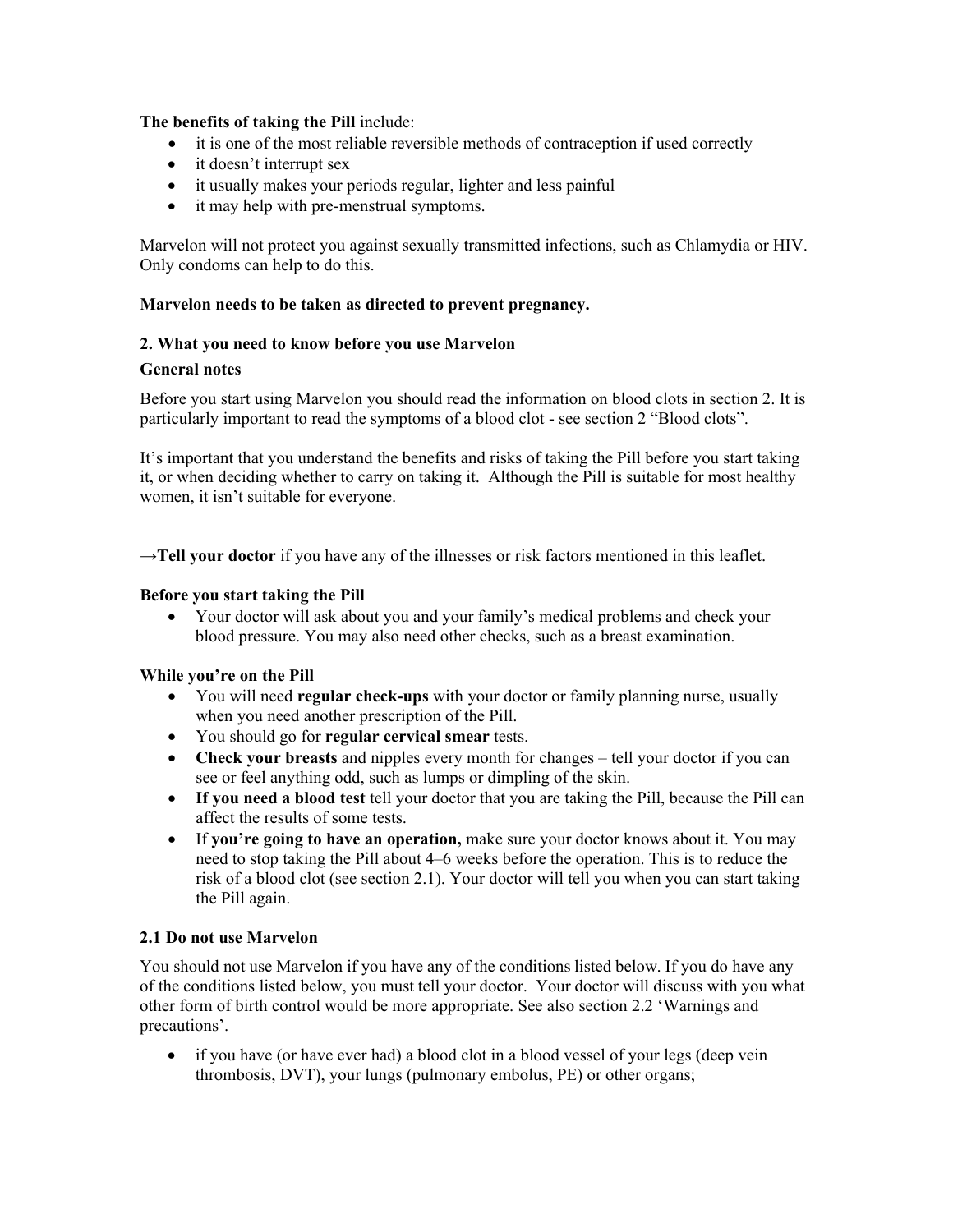- if you know you have a disorder affecting your blood clotting for instance, protein C deficiency, protein S deficiency, antithrombin-III deficiency, Factor V Leiden or antiphospholipid antibodies;
- if you need an operation or if you are off your feet for a long time (see section 'Blood clots');
- if you have ever had a heart attack or stroke;
- if you have (or have ever had) angina pectoris (a condition that causes severe chest pain and may be a first sign of a heart attack) or transient ischaemic attack [TIA -temporary stroke symptoms]);
- if you have any of the following diseases that may increase your risk of a clot in the arteries:
	- severe diabetes with blood vessel damage,
	- very high blood pressure,
	- a very high level of fat in the blood (cholesterol or triglycerides),
	- a condition known as hyperhomocysteinaemia;
- if you have (or have ever had) a type of migraine called 'migraine with aura';
- if you have or have recently had a **severe liver disease**;
- if you have ever had a **liver tumour**;
- if you have or have had a **pancreatitis** (an inflammation of the pancreas) associated with high levels of fatty substances in your blood;
- known or suspected **pregnancy**;
- if you have cancer affected by sex hormones such as some **cancers of the breast, womb lining or ovary**;
- if you have **vaginal bleeding** that has not been explained by your doctor;
- if you are **allergic** (*hypersensitive*) to any of the ingredients in Marvelon.
- if you have hepatitis C and are taking medicinal products containing ombitasvir/ paritaprevir/ ritonavir and dasabuvir (see also section 2.3 "Other medicines and Marvelon").

→**If you suffer from any of these,** or get them for the first time while taking Marvelon, contact your doctor as soon as possible. Do not take Marvelon.

# **2.2 Warnings and precautions**

When should you contact your doctor?

Seek urgent medical attention

– if you notice possible signs of a blood clot that may mean you are suffering from a blood clot in the leg (i.e. deep vein thrombosis), a blood clot in the lung (i.e.

pulmonary embolism), a heart attack or a stroke (see 'Blood clots' section below).

For a description of the symptoms of these serious side effects please go to "How to recognise a blood clot".

# **Tell your doctor if any of the following conditions apply to you.**

If the condition develops, or gets worse while you are using Marvelon, you should also tell your doctor.

- If you have ever had problems with your **heart, circulation or blood clotting**.
- If you have **diabetes**.
- If you have ever had **kidney or liver problems**.
- If you have ever had **severe depression**.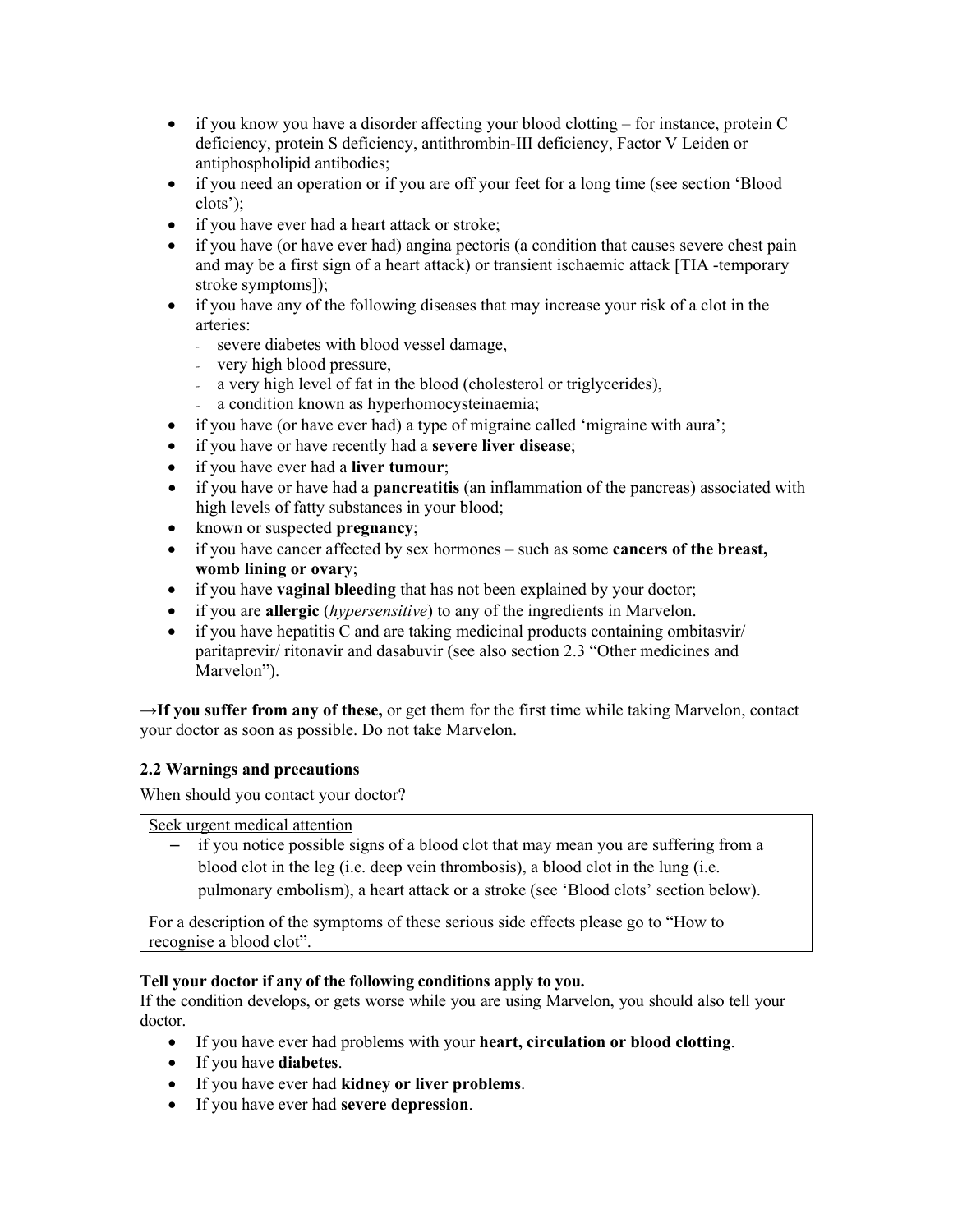- If you have ever had **migraines**.
- If you have had **problems while pregnant or while using the pill,** like:
	- itching of the whole body (*pruritus*),
	- jaundice which was not caused by infection,
	- gall stones,
	- systemic lupus erythematosus (SLE),
	- a blister-like rash, called *herpes gestationis,*
	- a hearing problem called *otosclerosis,*
	- other rare conditions called *porphyria* and *hereditary angioedema.*
- If you have **brown patches on your face or body** (*chloasma*) if so avoid too much exposure to the sun or ultraviolet light.
- If you have Crohn's disease or ulcerative colitis (chronic inflammatory bowel disease).
- If you have systemic lupus erythematosus (SLE a disease affecting your natural defence system).
- If you have haemolytic uraemic syndrome (HUS a disorder of blood clotting causing failure of the kidneys).
- If you have sickle cell anaemia (an inherited disease of the red blood cells).
- If you have elevated levels of fat in the blood (hypertriglyceridaemia) or a positive family history for this condition. Hypertriglyceridaemia has been associated with an increased risk of developing pancreatitis (inflammation of the pancreas).
- If you need an operation, or you are off your feet for a long time (see in section 2 'Blood clots').
- If you have just given birth you are at an increased risk of blood clots. You should ask your doctor how soon after delivery you can start taking Marvelon (see section 2.2.1 The Pill and Thrombosis).
- If you have an inflammation in the veins under the skin (superficial thrombophlebitis).
- If you have varicose veins.

# **2.2.1. The Pill and Thrombosis**

# **Blood Clots**

Using a combined hormonal contraceptive such as Marvelon, increases your risk of developing a blood clot compared with not using one. In rare cases a blood clot can block blood vessels and cause serious problems.

Blood clots can develop

- in veins (referred to as a 'venous thrombosis', 'venous thromboembolism' or VTE)
- in the arteries (referred to as an 'arterial thrombosis', 'arterial thromboembolism' or ATE).

Recovery from blood clots is not always complete. Rarely, there may be serious lasting effects or, very rarely, they may be fatal.

# **It is important to remember that the overall risk of a harmful blood clot due to Marvelon is small.**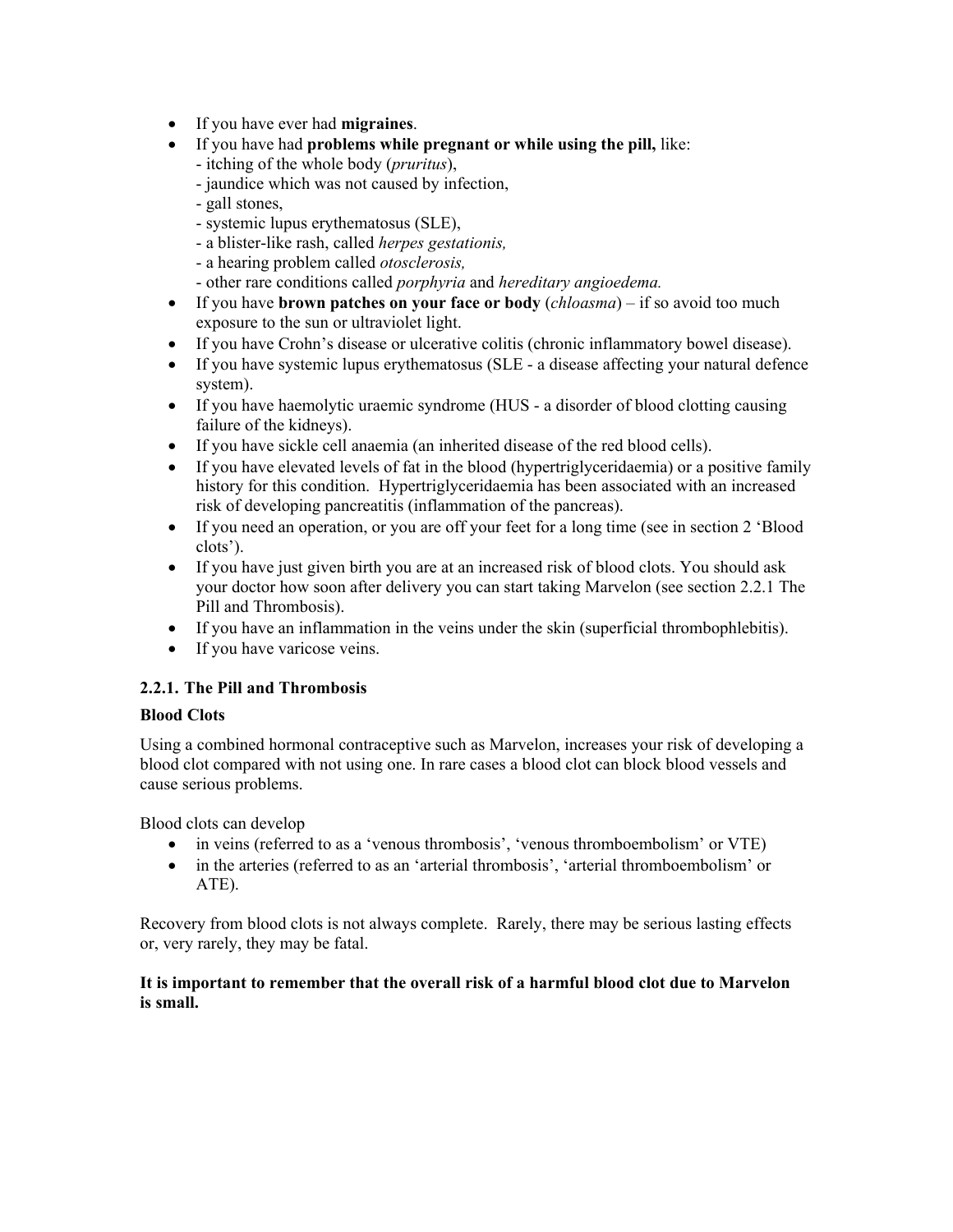# **How to recognise a blood clot**

Seek urgent medical attention if you notice any of the following signs or symptoms.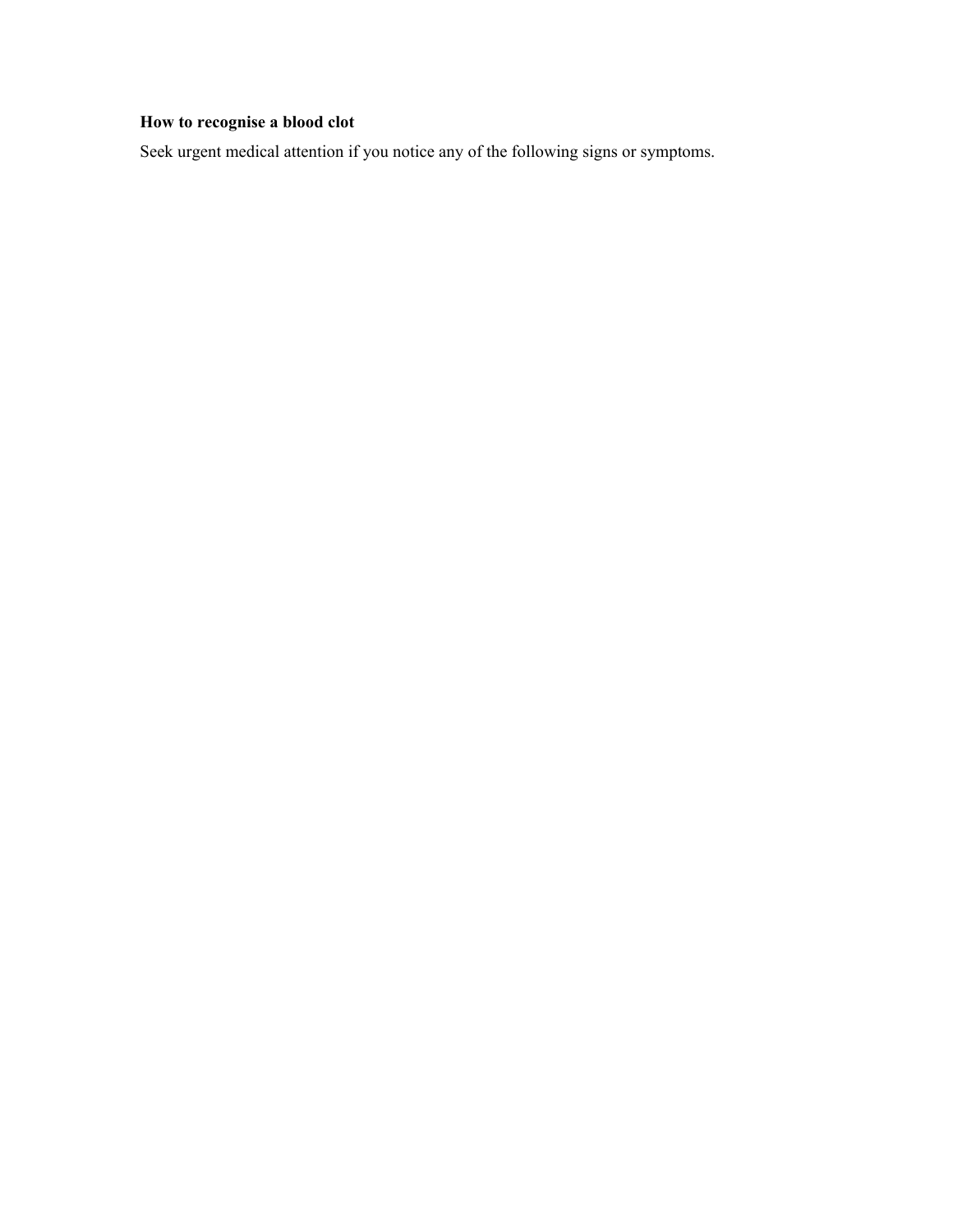| Are you experiencing any of these signs?                                                                                                                                                                                                                                                                                                                                                                                                                                                                                    | What are you possibly<br>suffering from?           |
|-----------------------------------------------------------------------------------------------------------------------------------------------------------------------------------------------------------------------------------------------------------------------------------------------------------------------------------------------------------------------------------------------------------------------------------------------------------------------------------------------------------------------------|----------------------------------------------------|
| swelling of one leg or along a vein in the leg or foot<br>especially when accompanied by:<br>pain or tenderness in the leg which may be felt<br>only when standing or walking,<br>increased warmth in the affected leg,<br>$\bullet$<br>change in colour of the skin on the leg e.g. turning<br>pale, red or blue.                                                                                                                                                                                                          | Deep vein thrombosis                               |
| sudden unexplained breathlessness or rapid breathing,<br>sudden cough without an obvious cause, which may bring<br>up blood,<br>sharp chest pain which may increase with deep breathing,<br>severe light headedness or dizziness,<br>rapid or irregular heartbeat,<br>severe pain in your stomach.<br>If you are unsure, talk to a doctor as some of these symptoms<br>such as coughing or being short of breath may be mistaken for<br>a milder condition such as a respiratory tract infection (e.g. a<br>'common cold'). | Pulmonary embolism                                 |
| Symptoms most commonly occur in one eye:<br>immediate loss of vision or<br>painless blurring of vision which can progress to loss of<br>vision.                                                                                                                                                                                                                                                                                                                                                                             | Retinal vein thrombosis<br>(blood clot in the eye) |
| chest pain, discomfort, pressure, heaviness;<br>sensation of squeezing or fullness in the chest, arm or<br>below the breastbone;<br>fullness, indigestion or choking feeling;<br>upper body discomfort radiating to the back, jaw, throat,<br>arm and stomach;<br>sweating, nausea, vomiting or dizziness;<br>extreme weakness, anxiety, or shortness of breath;<br>rapid or irregular heartbeats.                                                                                                                          | Heart attack                                       |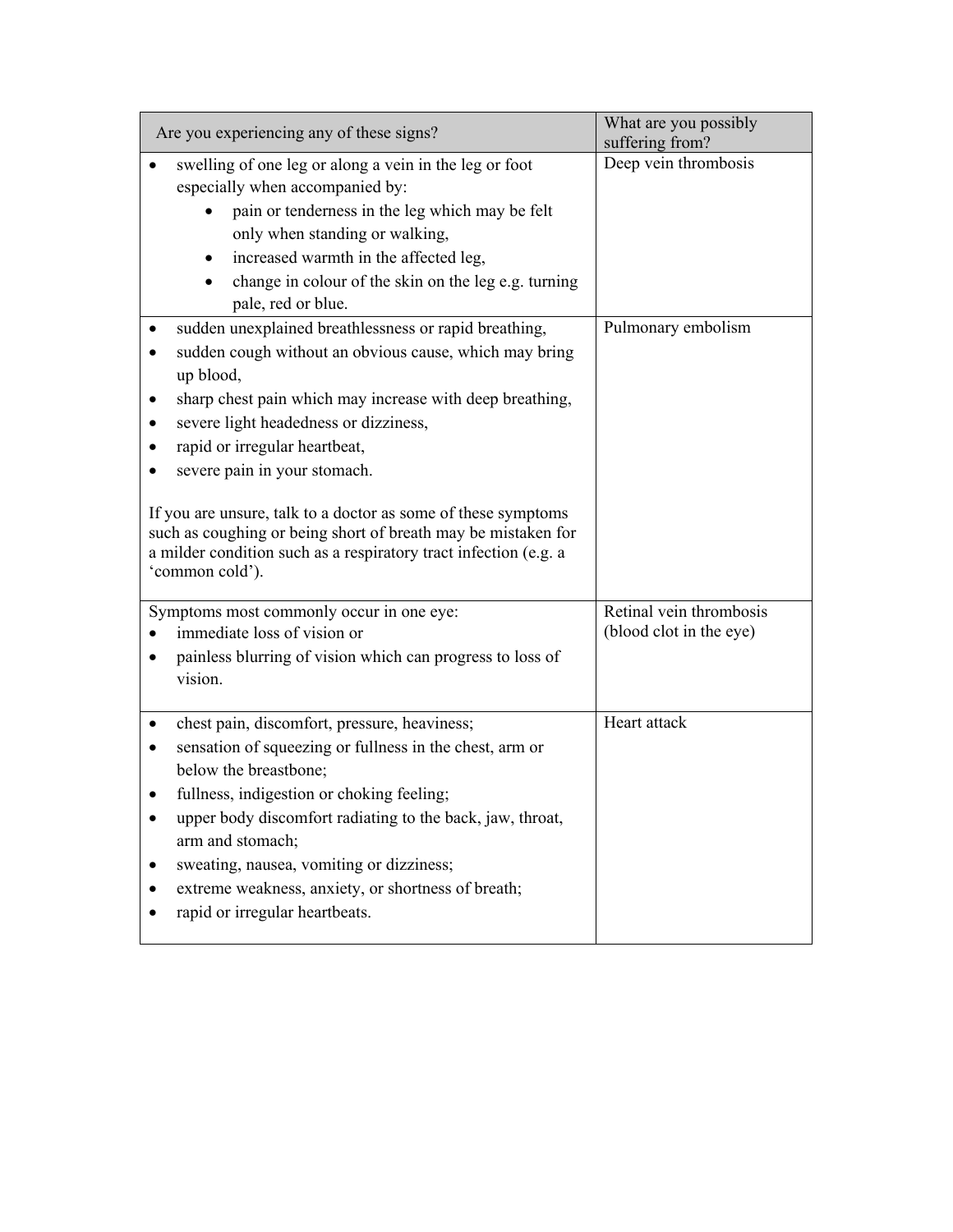|   | sudden weakness or numbness of the face, arm or leg,                                                                                                                                        | Stroke                     |
|---|---------------------------------------------------------------------------------------------------------------------------------------------------------------------------------------------|----------------------------|
|   | especially on one side of the body;                                                                                                                                                         |                            |
| ٠ | sudden confusion, trouble speaking or understanding;                                                                                                                                        |                            |
|   | sudden trouble seeing in one or both eyes;                                                                                                                                                  |                            |
|   | sudden trouble walking, dizziness, loss of balance or                                                                                                                                       |                            |
|   | coordination;                                                                                                                                                                               |                            |
|   | sudden, severe or prolonged headache with no known                                                                                                                                          |                            |
|   | cause;                                                                                                                                                                                      |                            |
|   | loss of consciousness or fainting with or without seizure.                                                                                                                                  |                            |
|   | Sometimes the symptoms of stroke can be brief with an almost<br>immediate and full recovery, but you should still seek urgent<br>medical attention as you may be at risk of another stroke. |                            |
|   | swelling and slight blue discolouration of an extremity;                                                                                                                                    | Blood clots blocking other |
|   | severe pain in your stomach (acute abdomen)                                                                                                                                                 |                            |
|   |                                                                                                                                                                                             | blood vessels              |

# **Blood clots in a vein**

# **What can happen if a blood clot forms in a vein?**

- The use of combined hormonal contraceptives has been connected with an increase in the risk of blood clots in the vein (venous thrombosis). However, these side effects are rare. Most frequently, they occur in the first year of use of a combined hormonal contraceptive.
- If a blood clot forms in a vein in the leg or foot it can cause a deep vein thrombosis (DVT).
- If a blood clot travels from the leg and lodges in the lung it can cause a pulmonary embolism.
- Very rarely a clot may form in a vein in another organ such as the eye (retinal vein thrombosis).

# **When is the risk of developing a blood clot in a vein highest?**

The risk of developing a blood clot in a vein is highest during the first year of taking a combined hormonal contraceptive for the first time. The risk may also be higher if you restart taking a combined hormonal contraceptive (the same product or a different product) after a break of 4 weeks or more.

After the first year, the risk gets smaller but is always slightly higher than if you were not using a combined hormonal contraceptive.

When you stop Marvelon your risk of a blood clot returns to normal within a few weeks.

# **What is the risk of developing a blood clot?**

The risk depends on your natural risk of VTE and the type of combined hormonal contraceptive you are taking.

The overall risk of a blood clot in the leg or lung (DVT or PE) with Marvelon is small.

- Out of 10,000 women who are not using any combined hormonal contraceptive and are not pregnant, about 2 will develop a blood clot in a year.
- Out of 10,000 women who are using a combined hormonal contraceptive that contains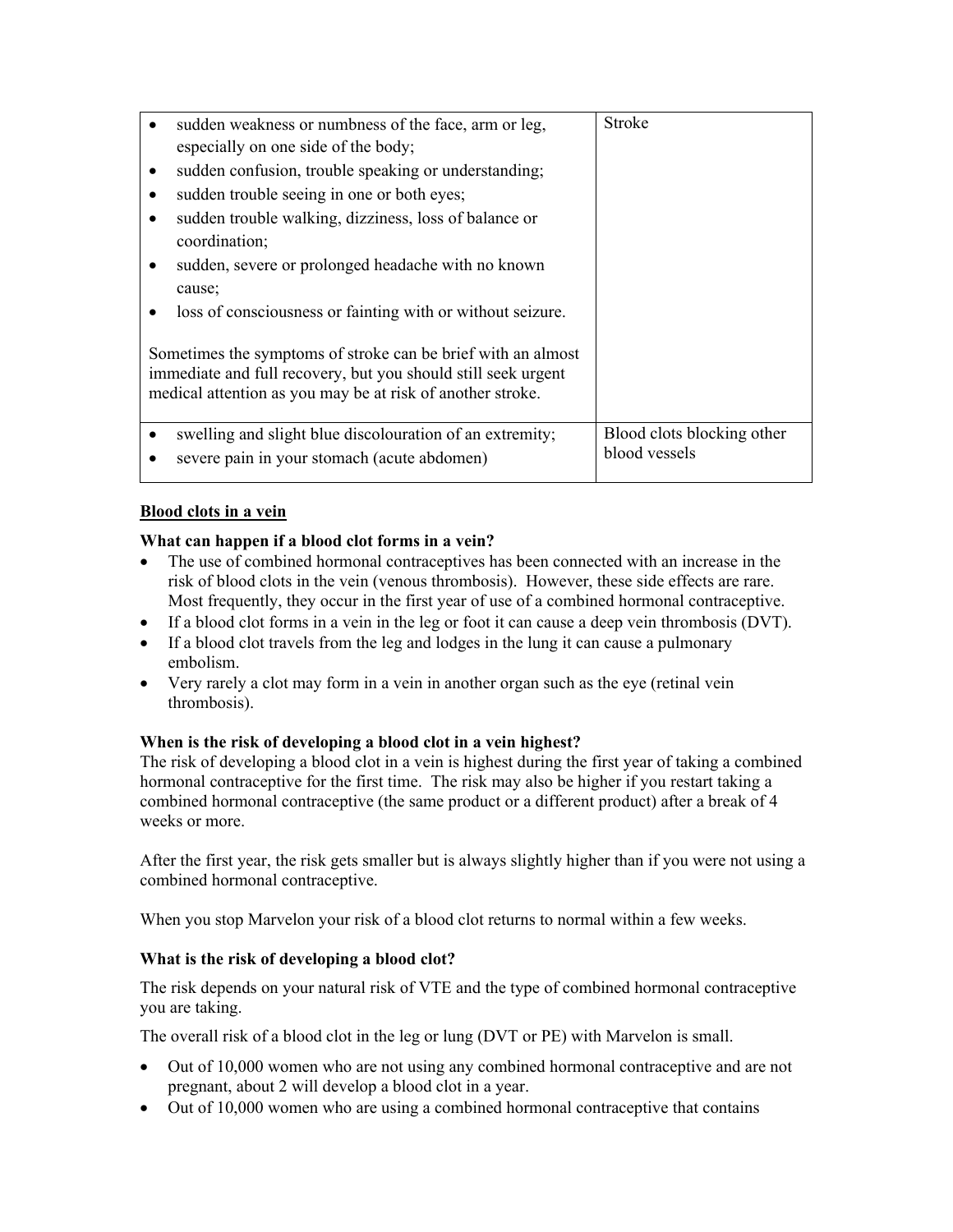levonorgestrel, norethisterone, or norgestimate about 5-7 will develop a blood clot in a year.

- Out of 10,000 women who are using a combined hormonal contraceptive that contains desogestrel such as Marvelon between about 9 and 12 women will develop a blood clot in a year.
- The risk of having a blood clot will vary according to your personal medical history (see "Factors that increase your risk of a blood clot" below).

|                                                                                                                    | Risk of developing a blood clot<br>in a year |
|--------------------------------------------------------------------------------------------------------------------|----------------------------------------------|
| Women who are <b>not using</b> a combined hormonal<br>pill/patch/ring and are not pregnant                         | About 2 out of 10,000 women                  |
| Women using a combined hormonal contraceptive pill<br>containing levonorgestrel, norethisterone or<br>norgestimate | About $5-7$ out of $10,000$ women            |
| Women using Marvelon                                                                                               | About $9-12$ out of $10,000$ women           |

# **Factors that increase your risk of a blood clot in a vein**

The risk of a blood clot with Marvelon is small but some conditions will increase the risk. Your risk is higher:

- if you are very overweight (body mass index or BMI over  $30\text{kg/m}^2$ );
- if one of your immediate family has had a blood clot in the leg, lung or other organ at a young age (e.g. below the age of about 50). In this case you could have a hereditary blood clotting disorder;
- if you need to have an operation, or if you are off your feet for a long time because of an injury or illness, or you have your leg in a cast. The use of Marvelon may need to be stopped several weeks before surgery or while you are less mobile. If you need to stop Marvelon ask your doctor when you can start using it again.
- as you get older (particularly above about 35 years);
- if you gave birth less than a few weeks ago.

The risk of developing a blood clot increases the more conditions you have.

Air travel (> 4 hours) may temporarily increase your risk of a blood clot, particularly if you have some of the other factors listed.

It is important to tell your doctor if any of these conditions apply to you, even if you are unsure. Your doctor may decide that Marvelon needs to be stopped.

If any of the above conditions change while you are using Marvelon, for example a close family member experiences a thrombosis for no known reason; or you gain a lot of weight, tell your doctor.

# **Blood clots in an artery**

# **What can happen if a blood clot forms in an artery?**

Like a blood clot in a vein, a clot in an artery can cause serious problems. For example, it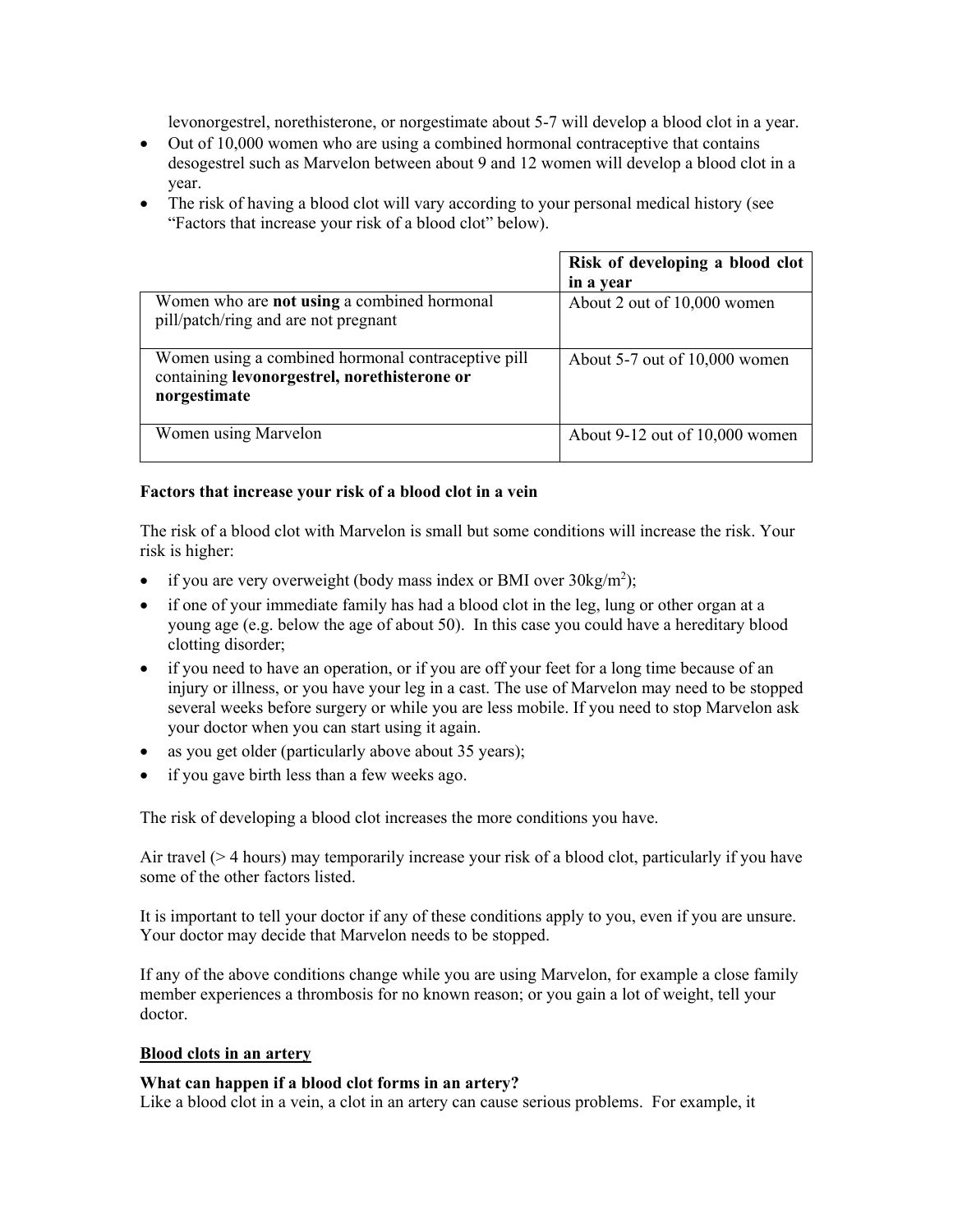can cause a heart attack or a stroke.

# **Factors that increase your risk of a blood clot in an artery**

It is important to note that the risk of a heart attack or stroke from using Marvelon is very small but can increase:

- with increasing age (beyond about 35 years);
- **if you smoke.** When using a combined hormonal contraceptive like Marvelon you are advised to stop smoking. If you are unable to stop smoking and are older than 35 your doctor may advise you to use a different type of contraceptive;
- if you are overweight;
- if you have high blood pressure;
- if a member of your immediate family has had a heart attack or stroke at a young age (less than about 50). In this case you could also have a higher risk of having a heart attack or stroke;
- if you, or someone in your immediate family, have a high level of fat in the blood (cholesterol or triglycerides);
- if you get migraines, especially migraines with aura;
- if you have a problem with your heart (valve disorder, disturbance of the rhythm called atrial fibrillation);
- if you have diabetes.

If you have more than one of these conditions or if any of them are particularly severe the risk of developing a blood clot may be increased even more.

If any of the above conditions change while you are using Marvelon, for example you start smoking, a close family member experiences a thrombosis for no known reason; or you gain a lot of weight, tell your doctor.

# **2.2.2 The Pill and cancer**

The Pill reduces your risk of cancer of the ovary and womb if used in the long term. However, it also seems to slightly increase your risk of **cancer of the cervix** – although this may be due to having sex without a condom rather than the Pill itself. All women should have regular **smear tests.**

If you have **breast cancer,** or have had it in the past, you should not take the Pill. The Pill slightly increases your risk of breast cancer. This risk goes up the longer you're on the Pill, but returns to normal within about 10 years of stopping it. Because breast cancer is rare in women under the age of 40 the extra number of cases of breast cancer in current and recent users of the Pill is small.

For example:

- Of 10,000 women who have **never taken the Pill,** about 16 will have breast cancer by the time they are 35 years.
- Of 10,000 women who **take the Pill for 5 years in their early twenties,** about **17-18**  will have breast cancer by the time they are 35 years.
- Of 10,000 women who have **never taken the Pill,** about **100** will have breast cancer by the time they are 45 years old.
- Of 10,000 women who **take the Pill for 5 years in their early thirties,** about **110** will have breast cancer by the time they are 45 years old.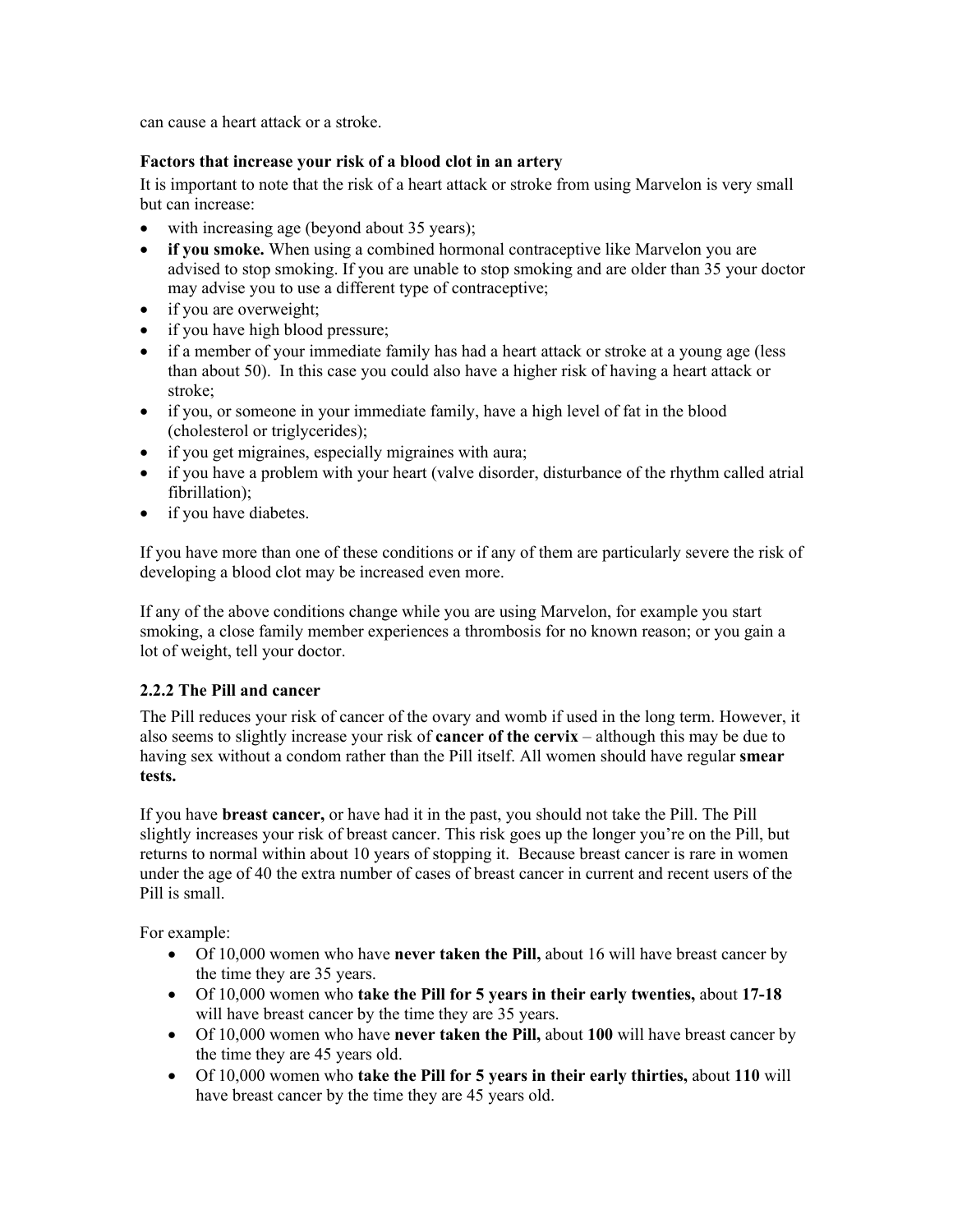# **Your risk of breast cancer is higher:**

- if you have a close relative (mother, sister or grandmother) who has had breast cancer;
- if you are seriously overweight.

→**See a doctor as soon as possible if you notice any changes in your breasts,** such as dimpling of the skin, changes in the nipple or any lumps you can see or feel.

Taking the Pill has also been linked to liver diseases, such as jaundice and non-cancer liver tumours, but this is rare. Very rarely, the Pill has also been linked with some forms of liver cancer in women who have taken it for a long time.

→**See a doctor as soon as possible if you get severe pain in your stomach, or yellow skin or eyes** (jaundice). You may need to stop taking Marvelon.

# **2.2.3 Psychiatric disorders**

Some women using hormonal contraceptives including Marvelon have reported **depression or depressed mood**. Depression can be serious and may sometimes lead to suicidal thoughts. If you experience mood changes and depressive symptoms contact your doctor for further medical advice as soon as possible.

#### **2.3 Other medicines and Marvelon**

Tell your doctor, pharmacist or family planning nurse if you are using, have recently used or might use any other medicines or herbal products, even those not prescribed. Also tell any other doctor or dentist who prescribes another medicine (or your pharmacist) that you use Marvelon. This is because Marvelon can also affect how well other medicines work, causing either an increase in effect (e.g., ciclosporin) or a decrease in effect (e.g., lamotrigine). Remind your doctor if you are taking these in case your treatment needs to be adjusted.

Also check the leaflets that come with all your medicines to see if they can be taken with hormonal contraceptives.

**Some medicines may stop Marvelon from working properly**. These include medicines used for the treatment of:

- **epilepsy** (primidone, phenytoins, phenobarbital, carbamazepine, oxcarbazepine, topiramate, felbamate, modafinil);
- **tuberculosis** (rifampicin);
- **HIV infection** (ritonavir, nelfinavir, nevirapine, efavirenz);
- **Hepatitis C virus infection** (e.g., boceprevir, telaprevir);
- **other infectious disease** (e.g., griseofulvin);
- **high blood pressure in the blood vessels of the lungs** (bosentan);
- **depressive moods** (the herbal remedy **St. John's wort**).

If you are taking medicines or herbal products that might make Marvelon less effective, a barrier contraceptive method should also be used. Since the effect of another medicine on Marvelon may last up to 28 days after stopping the medicine, it is necessary to use the additional barrier contraceptive method for that long.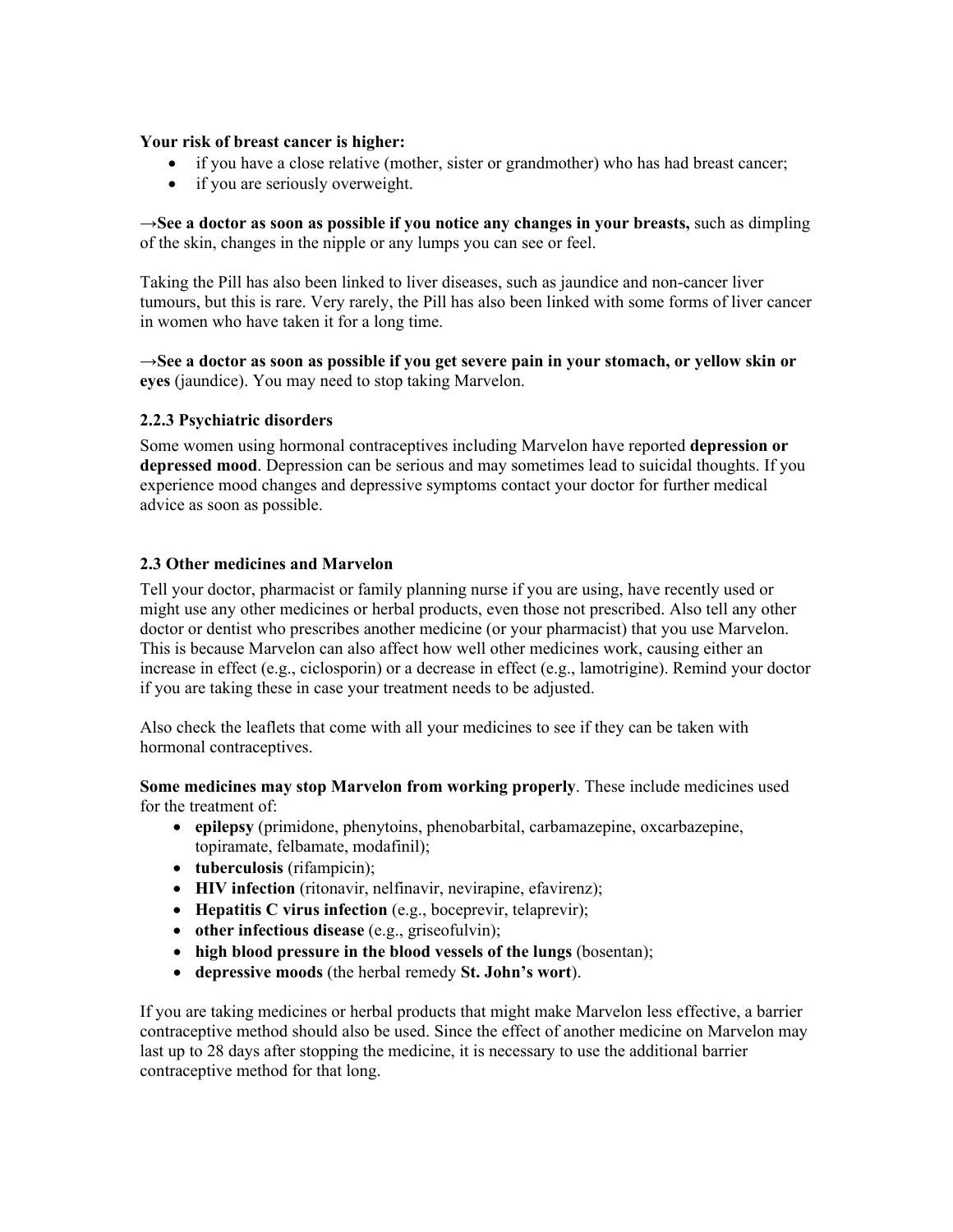Do not use Marvelon if you have Hepatitis C and are taking medicinal products containing ombitasvir/ paritaprevir/ ritonavir and dasabuvir as this may cause increases in liver function blood test results (increase in ALT liver enzyme).

Your doctor will prescribe another type of contraceptive prior to start of the treatment with these medicinal products.

Marvelon can be restarted approximately 2 weeks after completion of this treatment. See section 2.1 "Do not use Marvelon".

# **2.4 Marvelon with food and drink**

There are no special instructions about food and drink while on Marvelon.

# **2.5 Pregnancy and breast-feeding**

Do not use Marvelon if you are pregnant. If you think you might be pregnant, do a pregnancy test to confirm that you are before you stop taking Marvelon.

Marvelon is not recommended for use during breast-feeding. Ask your doctor or family planning nurse about alternative contraception. Breast-feeding may not stop you getting pregnant.

# **2.6 Driving and using machines**

Marvelon has no known effect on the ability to drive or use machines.

# **2.7 Marvelon contains lactose**

If you have been told by your doctor that you have an intolerance to some sugars, contact your doctor before using Marvelon.

# **2.8 Use in adolescents**

No clinical data on efficacy and safety are available in adolescents below 18 years.

# **3. How to take Marvelon**

# **3.1 How to take it**

To prevent pregnancy, always take this medicine exactly as described in this leaflet or as your doctor, family planning nurse or pharmacist has told you. Check with your doctor, family planning nurse or pharmacist if you are not sure.

# **Take Marvelon every day for 21 days**

Marvelon comes in strips of 21 pills, each marked with a day of the week.

- Take your pill at the same time every day.
- Start by taking a pill marked with the correct day of the week.
- Follow the direction of the arrows on the strip. Take one pill each day, until you have finished all 21 pills.
- Swallow each pill whole, with water if necessary. Do not chew the pill.

# **Then have seven pill-free days**

After you have taken all 21 pills in the strip, you have seven days when you take no pills. So if you take the last pill of one pack on a Friday, you will take the first pill of your next pack on the Saturday of the following week.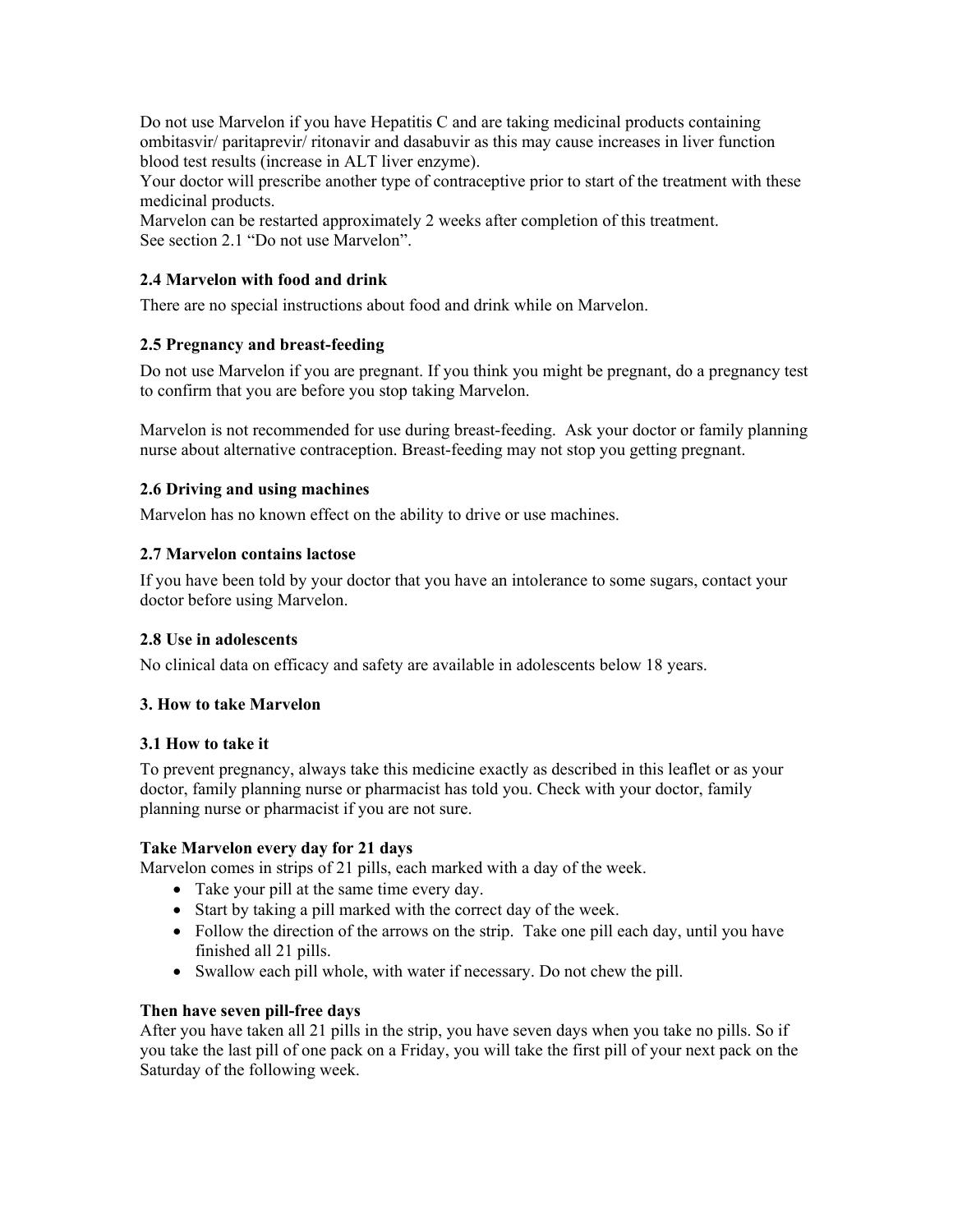Within a few days of taking the last pill from the strip, you should have a withdrawal bleed like a period. This bleed may not have finished when it is time to start your next strip of pills. You don't need to use extra contraception during these seven pill-free days – as long as you have taken your pills correctly and start the next strip of pills on time.

#### **Then start your next strip**

Start taking your next strip of Marvelon after the seven pill-free days – even if you are still bleeding. Always start the new strip on time.

As long as you take Marvelon correctly, you will always start each new strip on the same day of the week.

# **3.2 Starting Marvelon**

# **As a new user or starting the Pill again after a break**

**Either** take your first Marvelon pill on the first day of your next period. By starting in this way, you will have contraceptive protection with your first pill.

**Or** if your period has already begun start taking Marvelon on day 5 (counting the first day of your period as day 1) whether or not your bleeding has stopped. You must also use extra contraception, such as condoms, until you have taken the first seven pills correctly.

#### **Changing to Marvelon from another contraceptive Pill**

- **If you are currently on a 21-day Pill:** start taking Marvelon the next day after the end of the previous strip. You will have contraceptive protection with your first pill but you will not have a bleed until after you finish your first strip of Marvelon.
- If you are currently on a 28-day Pill: start taking Marvelon the day after your last active pill. You will have contraceptive protection with your first pill. You will not have a bleed until after you finish your first strip of Marvelon.
- **Or if you are taking a progestogen-only Pill** (mini-Pill or POP): start Marvelon on the first day of bleeding, even if you have already taken the POP for that day. You will have contraceptive cover straight away. If you don't usually have any bleeding while you are taking a progestogen-only Pill, you can stop taking it any day and start Marvelon the next day. You will need to use extra contraception, such as a condom, for seven days.

# **Changing to Marvelon from a progestogen-only injection, implant of progestogen releasing intrauterine device (IUD)**

Start taking Marvelon when your next injection is due or on the day that your implant or IUD is removed. Make sure you also use an additional contraceptive method, such as a condom, for the first 7 days that you are taking Marvelon.

#### **Starting Marvelon after a miscarriage or abortion**

If you have had a miscarriage or an abortion, your doctor may tell you to start taking Marvelon straight away. This means that you will have contraceptive protection with your first pill.

#### **Contraception after having a baby**

If you have just had a baby, ask your doctor for advice about contraception.

If you are not breast-feeding:

• you can start taking Marvelon three weeks after the birth or,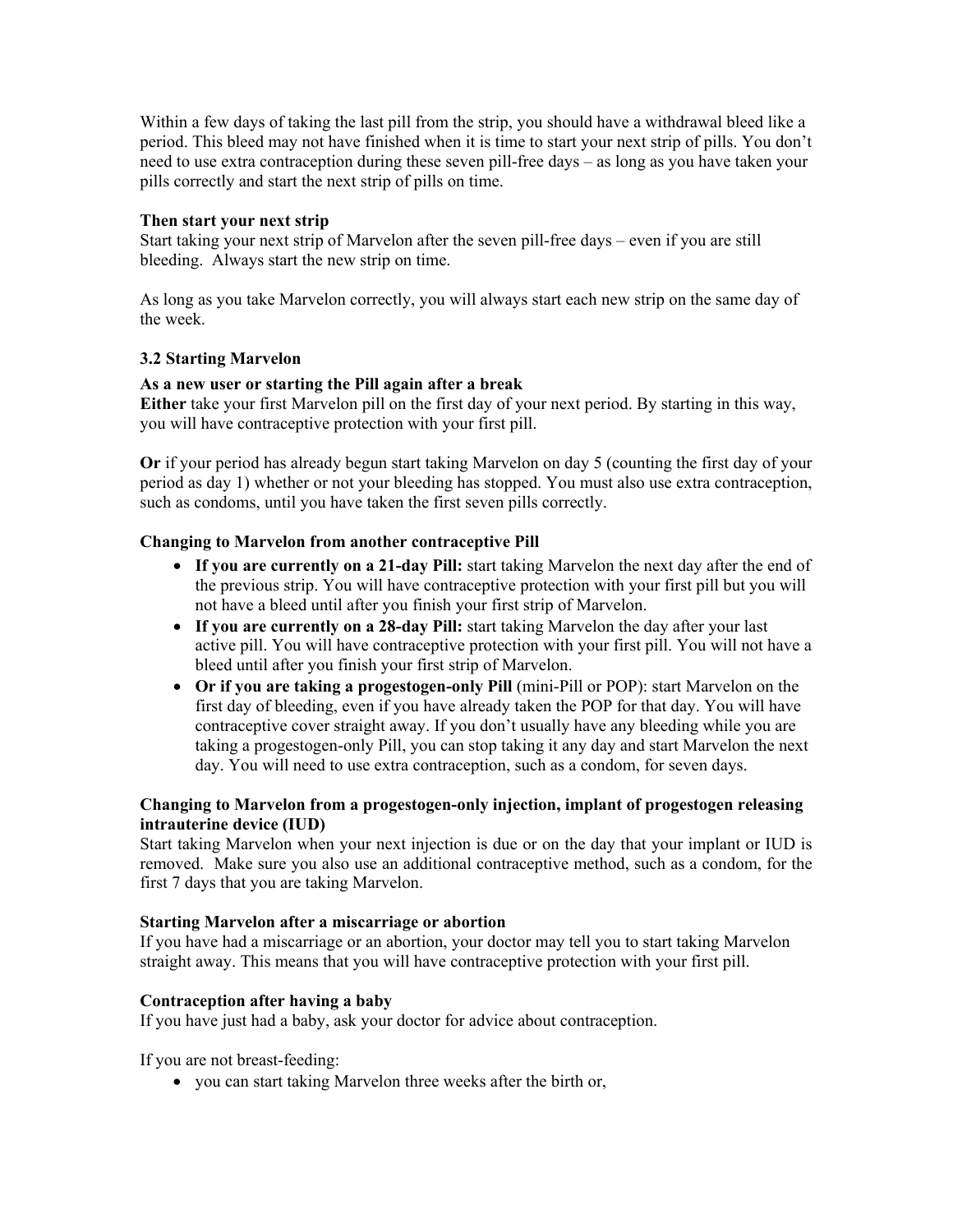- you can start taking Marvelon more than three weeks after the birth but you need to use extra contraception, such as a condom until you have taken the first seven pills correctly.
- If you have had sex since the birth there is a chance that you could be pregnant, you should therefore use another form of contraception, such as a condom. In this case, take your first Marvelon pill on the first day of your next period.

#### **3.3 A missed pill**

If you miss a pill, follow these instructions:



# **If you have missed any of the pills in a strip, and you do not bleed** in the first pill-free break, you may be pregnant. **Contact your doctor or family planning clinic, or do a pregnancy test yourself.**

If you start a new strip of pills late, or make your "week off" longer than seven days, you may not be protected from pregnancy. If you had sex in the last seven days, ask your doctor, family planning nurse or pharmacist for advice. You may need to consider emergency contraception. You should also use extra contraception, such as a condom, for seven days.

#### **3.4 A lost pill**

If you lose a pill,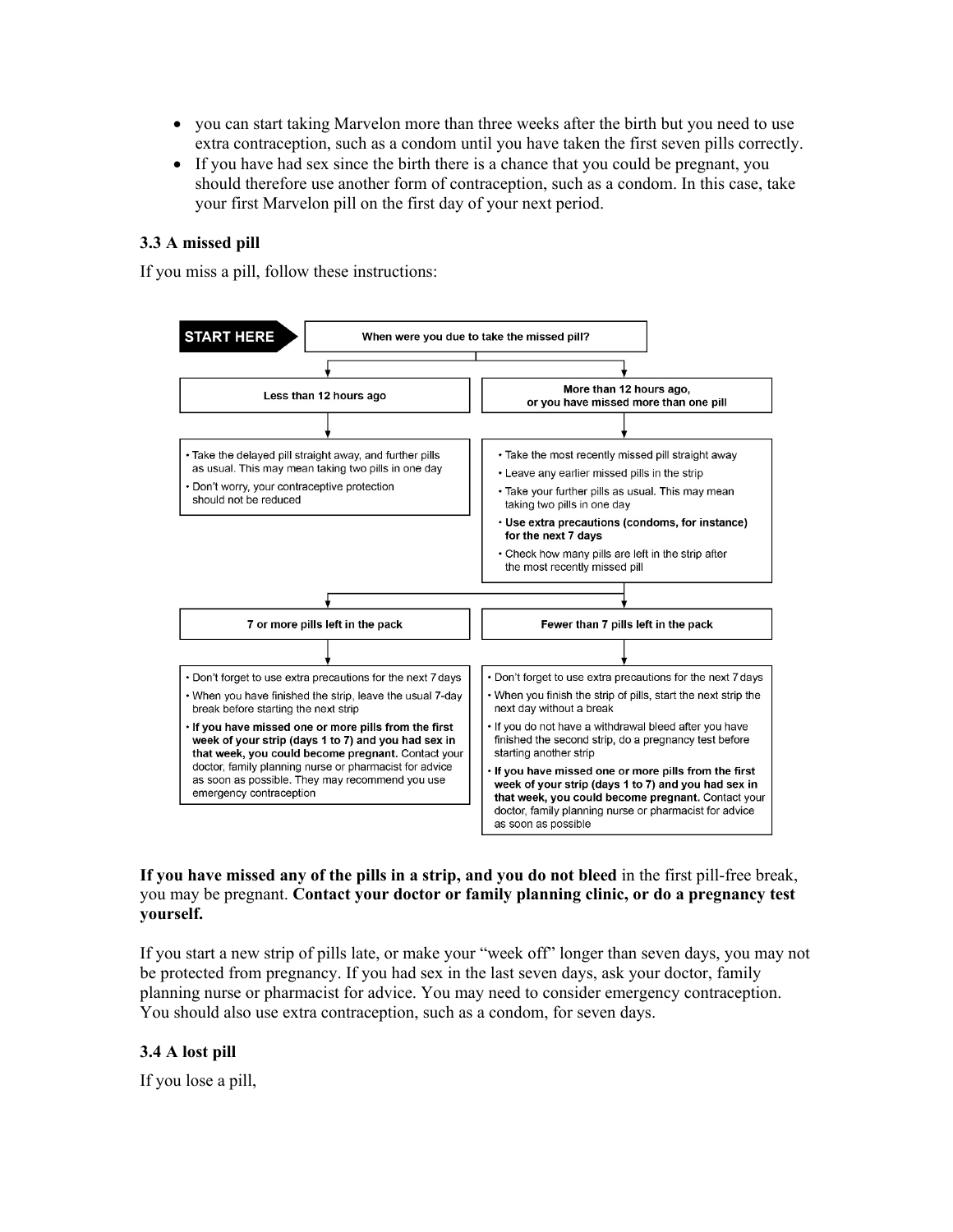**Either** take the last pill of the strip in place of the lost pill. Then take all the other pills on their proper days. Your cycle will be one day shorter than normal, but your contraceptive protection won't be affected. After your seven pill-free days you will have a new starting day, one day earlier than before.

**Or** if you do not want to change the starting day of your cycle, take a pill from a spare strip. Then take all the other pills from your current strip as usual. You can then keep the opened spare strip in case you lose any more pills.

# **3.5 If you are sick or have diarrhoea**

If you are sick (*vomit*) or have very bad diarrhoea your body may not get its usual dose of hormones from that pill.

If you vomit within **3 to 4 hours** after taking your pill, this is like missing a pill. You must follow the advice for missed pills – see section 3.3, *A missed pill.*

If you have severe diarrhoea for **more than 12 hours after taking Marvelon** follow the instructions for if you are more than 12 hours late – see section 3.3, *A missed pill.*

### →**Talk to your doctor if your stomach upset carries on or gets worse. He or she may recommend another form of contraception.**

# **3.6 Missed a period – could you be pregnant?**

Occasionally, you may miss a withdrawal bleed. This could mean that you are pregnant, but that is very unlikely if you have taken your pills correctly. Start your next strip at the normal time. If you think that you might have put yourself at risk of pregnancy (for example, by missing pills or taking other medicines), or if you miss a second bleed, you should do a pregnancy test. You can buy these from the chemist or get a free test at your family planning clinic or doctors surgery. If you are pregnant, stop taking Marvelon and see your doctor.

# **3.7 Taking more than one pill should not cause harm**

It is unlikely that taking more than one pill will do you any harm, but you may feel sick, vomit or have some vaginal bleeding. Talk to your doctor if you have any of these symptoms.

# **3.8 You can delay a period**

If you want to delay having a period, finish the strip of pills you are taking. Start the next strip the next day without a break. Take this strip the usual way. After the second strip, leave seven pillfree days as usual, then start your next strip of pills in the normal way. When you use the second strip, you may have some unexpected bleeding or spotting on the days that you take the pill, but don't worry.

# **3.9 When you want to get pregnant**

If you are planning a baby, it's best to use another method of contraception after stopping Marvelon until you have had a proper period. Your doctor or midwife relies on the date of your last natural period before you get pregnant to tell you when your baby is due. However, it will not cause you or the baby any harm if you get pregnant straight away.

#### **4. Possible side effects**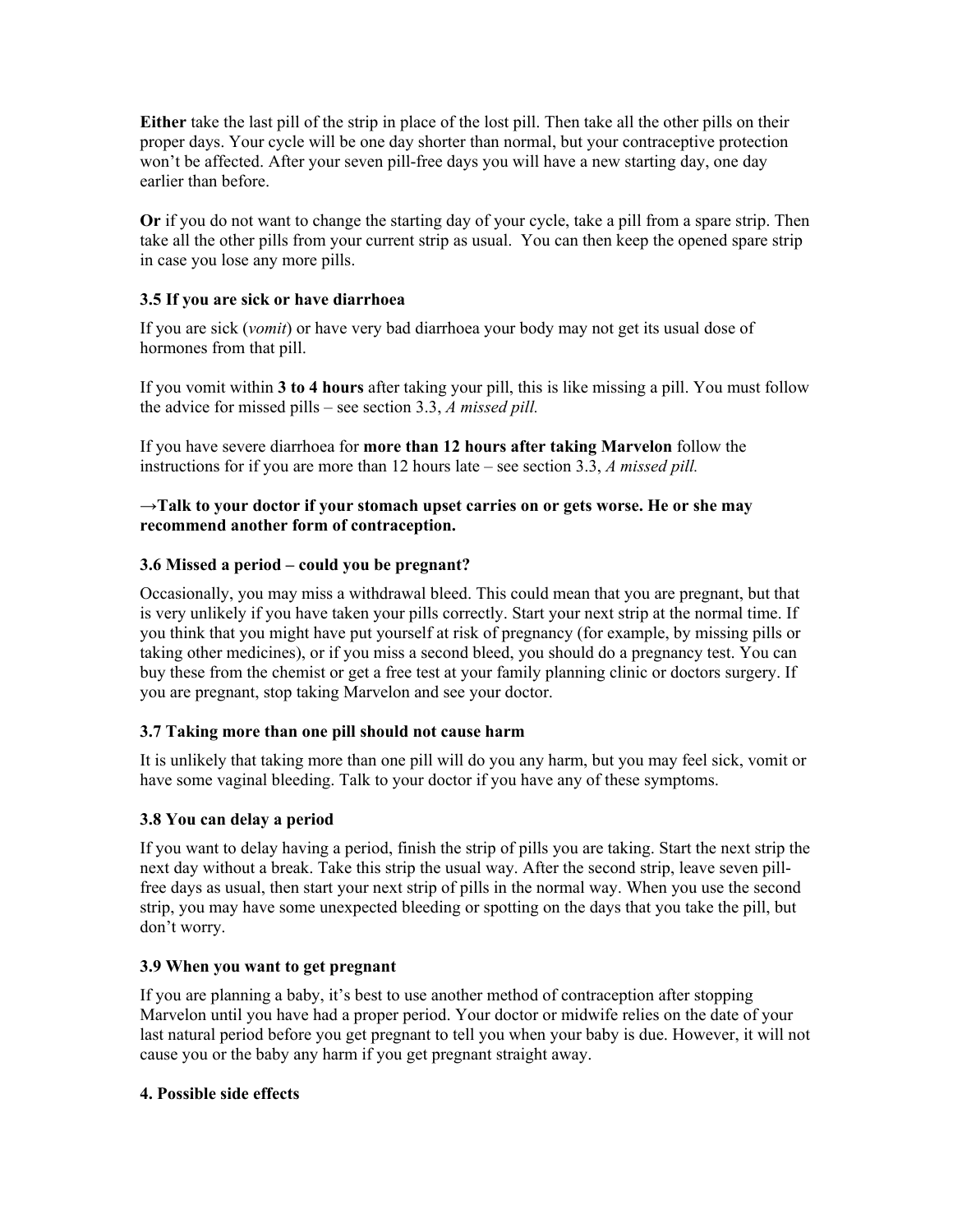Like all medicines, Marvelon can cause side effects, although not everybody gets them. If you get any side effect, particularly if severe and persistent, or have any change to your health that you think may be due to Marvelon, please talk to your doctor**.**

An increased risk of blood clots in your veins (venous thromboembolism (VTE)) or blood clots in your arteries (arterial thromboembolism (ATE)) is present for all women taking combined hormonal contraceptives. For more detailed information on the different risks from taking combined hormonal contraceptives please see section 2 "What you need to know before you use Marvelon".

# **4.1 Serious side effects – see a doctor straight away**

# **Signs of deep vein thrombosis include:**

- swelling of one leg or along a vein in the leg or foot especially when accompanied by:
- pain or tenderness in the leg which may be felt only when standing or walking;
- increased warmth in the affected leg;
- change in colour of the skin on the leg e.g. turning pale, red or blue.

# **Signs of a pulmonary embolism:**

- sudden unexplained breathlessness or rapid breathing;
- sudden cough without an obvious cause, which may bring up blood;
- sharp chest pain which may increase with deep breathing;
- severe light headedness or dizziness;
- rapid or irregular heartbeat:
- severe pain in your stomach.

If you are unsure, talk to a doctor as some of these symptoms such as coughing or being short of breath may be mistaken for a milder condition such as a respiratory tract infection (e.g. a 'common cold').

# **Signs of retinal vein thrombosis (blood clot in the eye):**

- symptoms most commonly occur in one eye:
- immediate loss of vision or
- painless blurring of vision which can progress to loss of vision.

# **Signs of heart attack:**

- chest pain, discomfort, pressure, heaviness;
- sensation of squeezing or fullness in the chest, arm or below the breastbone;
- fullness, indigestion or choking feeling;
- upper body discomfort radiating to the back, jaw, throat, arm and stomach;
- sweating, nausea, vomiting or dizziness;
- extreme weakness, anxiety, or shortness of breath;
- rapid or irregular heartbeats.

# **Signs of a stroke:**

- sudden weakness or numbness of the face, arm or leg, especially on one side of the body;
- sudden confusion, trouble speaking or understanding;
- sudden trouble seeing in one or both eyes;
- sudden trouble walking, dizziness, loss of balance or coordination;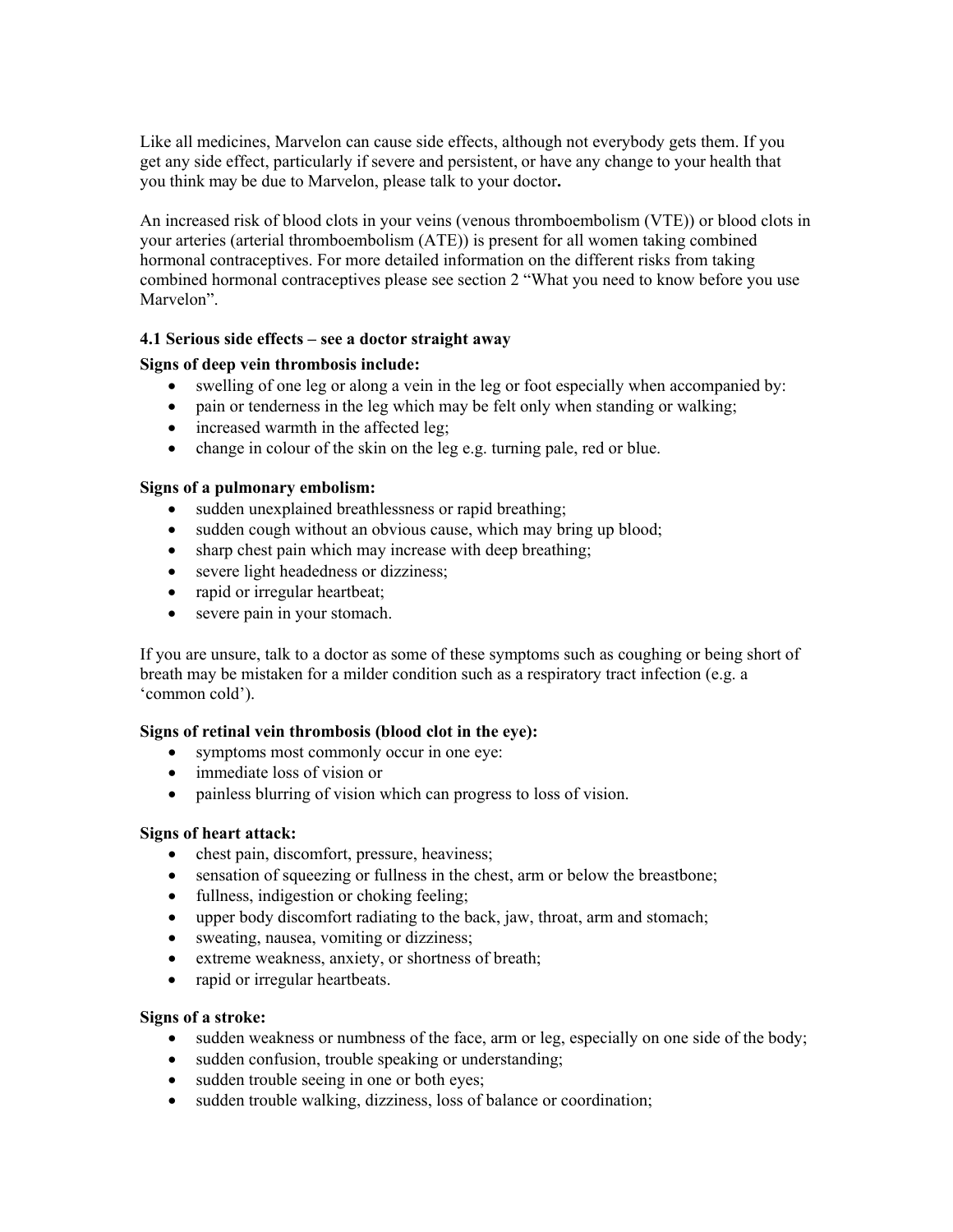- sudden, severe or prolonged headache with no known cause;
- loss of consciousness or fainting with or without seizure.

Sometimes the symptoms of stroke can be brief with an almost immediate and full recovery, but you should still seek urgent medical attention as you may be at risk of another stroke.

### **Signs of blood clots blocking other blood vessels:**

- swelling and slight blue discolouration of an extremity;
- severe pain in your stomach (acute abdomen).

#### **Signs of a severe allergic reaction to Marvelon**

• swelling of the face, lips, mouth, tongue or throat.

#### **Signs of breast cancer include:**

- dimpling of the skin;
- changes in the nipple;
- any lumps you can see or feel.

# **Signs of cancer of the cervix include:**

- vaginal discharge that smells and contains blood;
- unusual vaginal bleeding;
- pelvic pain;
- painful sex.

#### **Signs of severe liver problems include:**

- severe pain in your upper abdomen;
- yellow skin or eyes (jaundice).

#### →**If you think you may have any of these, see a doctor straight away.** You may need to stop taking Marvelon.

#### **4.2 Possible side effects**

**Common** (may affect up to 1 in 10 people):

- **Headache**;
- **Putting on weight**;
- **Breast problems**, such as painful or tender breasts;
- **Depression or mood changes**;
- **Stomach problems,** such as nausea; abdominal pain;

**Uncommon** (may affect up to 1 in 100 people):

- **Migraine** (see a doctor as soon as possible if this is your first migraine or it's worse than usual, or if the headache is severe, unusual or long lasting);
- **Fluid retention** (swollen hands, ankles or feet a sign of fluid retention);
- **Decreased sexual desire**;
- **Vomiting**;
- **Diarrhoea**;
- **Skin problems, such as rash or hives**;
- **Breast enlargement**;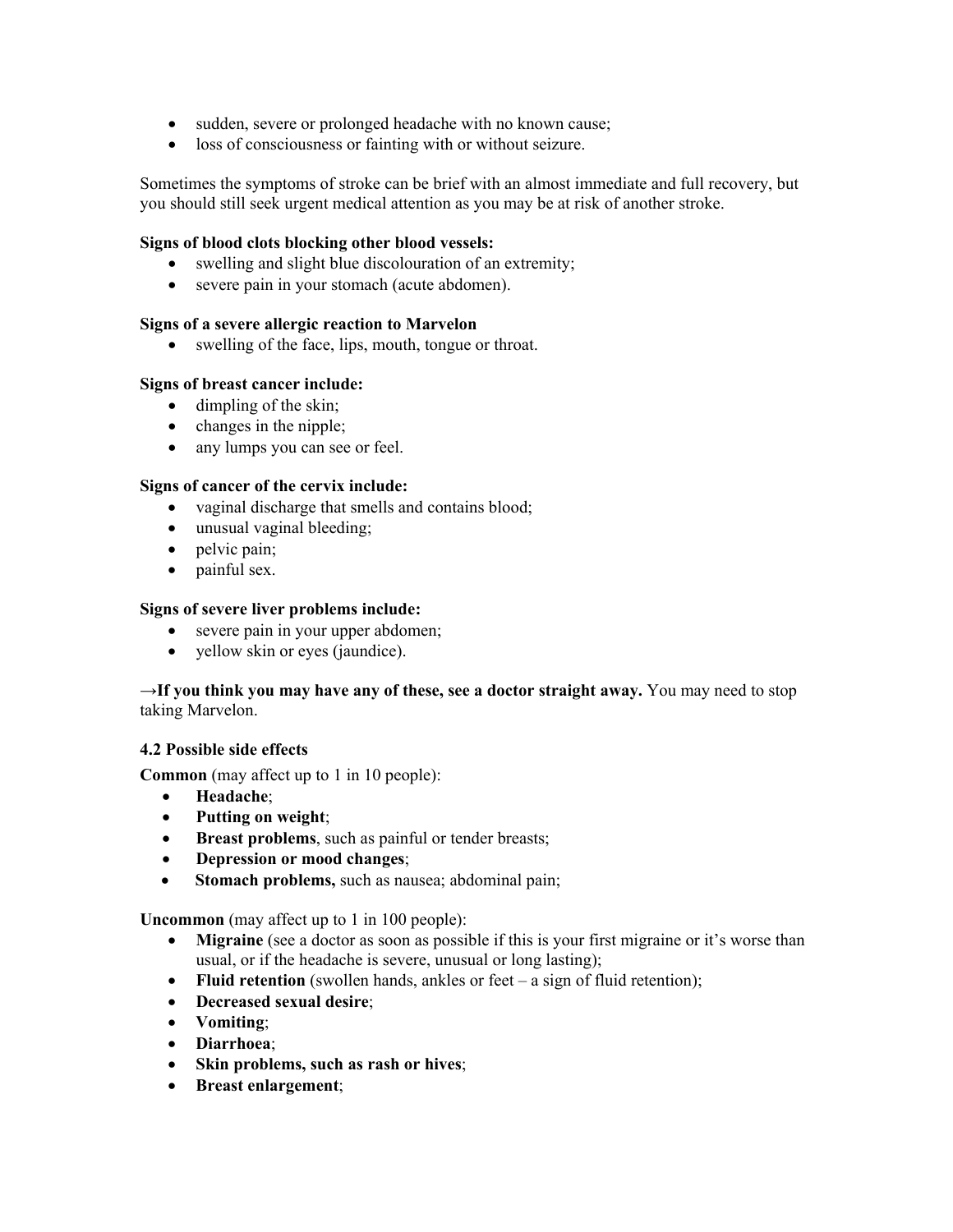**Rare** (may affect up to 1 in 1000 people):

- **Changes in vaginal secretions–Irregular vaginal bleeding**  see section 4.3, Bleeding between periods should not last long;
- **Breasts producing a milky fluid from the nipples**;
- **Hypersensitivity reactions**;
- **Discomfort of the eyes if you wear contact lenses**;
- **Erythema nodosum (bruise-like swelling to the shins)**;
- **Erythema multiforme (this is a skin condition)**;
- **Decreased weight**;
- **Increased sexual desire**;
- **Harmful blood clots** in a vein or artery for example:
	- o in a leg or foot (i.e. DVT);
	- $\circ$  in a lung (i.e. PE);
	- o heart attack;
	- o stroke;
	- o mini-stroke or temporary stroke-like symptoms, known as a transient ischaemic attack  $(TIA):$
	- o blood clots in the liver, stomach/intestine, kidneys or eye.

The chance of having a blood clot may be higher if you have any other conditions that increase this risk. (See section 2 for more information on the conditions that increase risk for blood clots and the symptoms of a blood clot.)

- Severe **allergic reaction** to Marvelon
- **Breast cancer**
- **Cancer of the cervix**
- Severe **liver problems**
- **High blood pressure**
- **Gall stones**
- **Chorea** (a problem with the nervous system causing jerky movements that you can't control)
- Worsening of **systemic lupus erythematosus** (SLE; when your immune system attacks your body causing, for example, joint ache and tiredness)
- **Stomach and intestine problems** such as pancreatitis; Crohn's disease; ulcerative colitis
- Worsening of **otosclerosis** (a hearing problem)
- **Problems with blood sugar**
- Worsening of a rare condition called **porphyria**
- Worsening of **skin problems,** such as brown patches on your face or body *(chloasma)* blister-like rash, (*herpes gestationis)*

→**Tell your doctor, pharmacist or family planning nurse** if you are worried about any side effects which you think may be due to Marvelon. Also tell them if any existing conditions get worse while you are taking Marvelon.

# **4.3 Bleeding between periods should not last long**

A few women have a little unexpected bleeding or spotting while they are taking Marvelon, especially during the first few months. Normally, this bleeding is nothing to worry about and will stop after a day or two. Keep taking Marvelon as usual; the problem should disappear after the first few strips.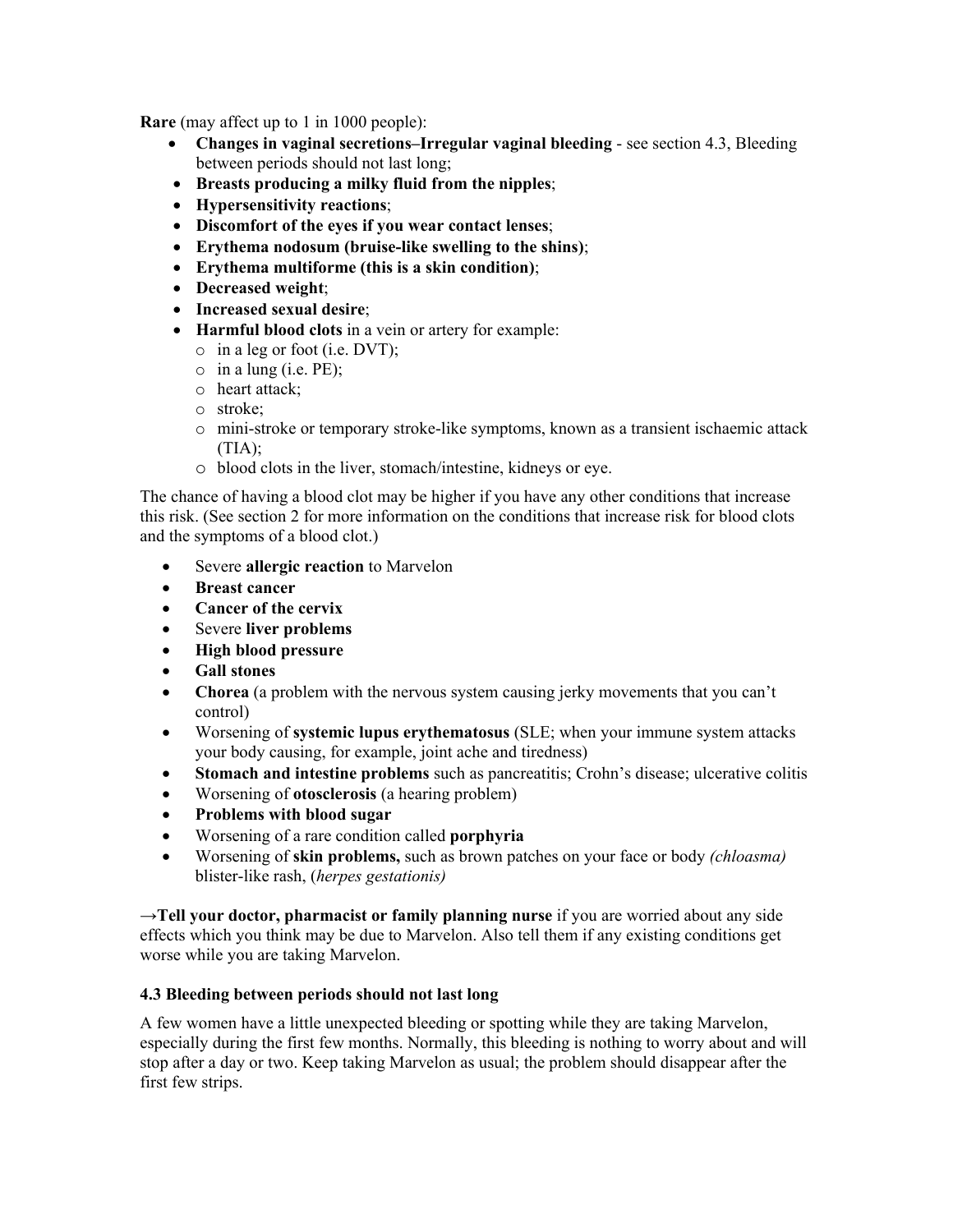You may also have unexpected bleeding if you are not taking your pills regularly, so try to take your pill at the same time every day. Also, unexpected bleeding can sometimes be caused by other medicines.

→**Make an appointment to see your doctor** if you get breakthrough bleeding or spotting that:

- carries on for more than the first few months
- starts after you've been taking Marvelon for a while
- carries on even after you've stopped taking Marvelon.

# **Reporting of side effects**

If you get any side effects, talk to your doctor, family planning nurse or pharmacist. This includes any possible side effects not listed in this leaflet. You can also report side effects directly (see details below). By reporting side effects you can help provide more information on the safety of this medicine.

**United Kingdom:** Yellow Card Scheme at: www.mhra.gov.uk/yellowcard or search for MHRA Yellow Card in the Google Play or Apple App Store

**Malta:** ADR Reporting at: [www.medicinesauthority.gov.mt/](http://www.medicinesauthority.gov.mt/)adrportal.

# **5. How to store Marvelon**

Keep this medicine out of the sight and reach of children.

Do not use Marvelon after the expiry date which is stated on the carton. The expiry date refers to the last day of that month.

Store Marvelon below  $25^{\circ}$ C but not in the fridge. Store it in the original package, in order to protect from light and moisture.

Do not throw away any medicines via wastewater or household waste. Ask your pharmacist how to throw away medicines you no longer use. These measures will help protect the environment.

# **6. Contents of the pack and other information**

# **What Marvelon contains**

The active substances are desogestrel and ethinyl estradiol. Each tablet contains: 150 micrograms of the progestogen desogestrel, and 30 micrograms of the oestrogen ethinyl estradiol. The other ingredients are: dl-alpha-tocopherol, potato starch, povidone, stearic acid, aerosol and lactose.

# **What Marvelon looks like and contents of the pack**

Each box of Marvelon contains three strips of 21 tablets. Each strip of Marvelon contains 21 white tablets. The tablets are biconvex, round and 6 mm in diameter. Each tablet is marked TR5 on one side and Organon\* on the reverse side.

# **Marketing Authorization Holder and Manufacturer**

# **Marketing Authorization Holder**

Organon Pharma (UK) Limited, Hertford Road, Hoddesdon,